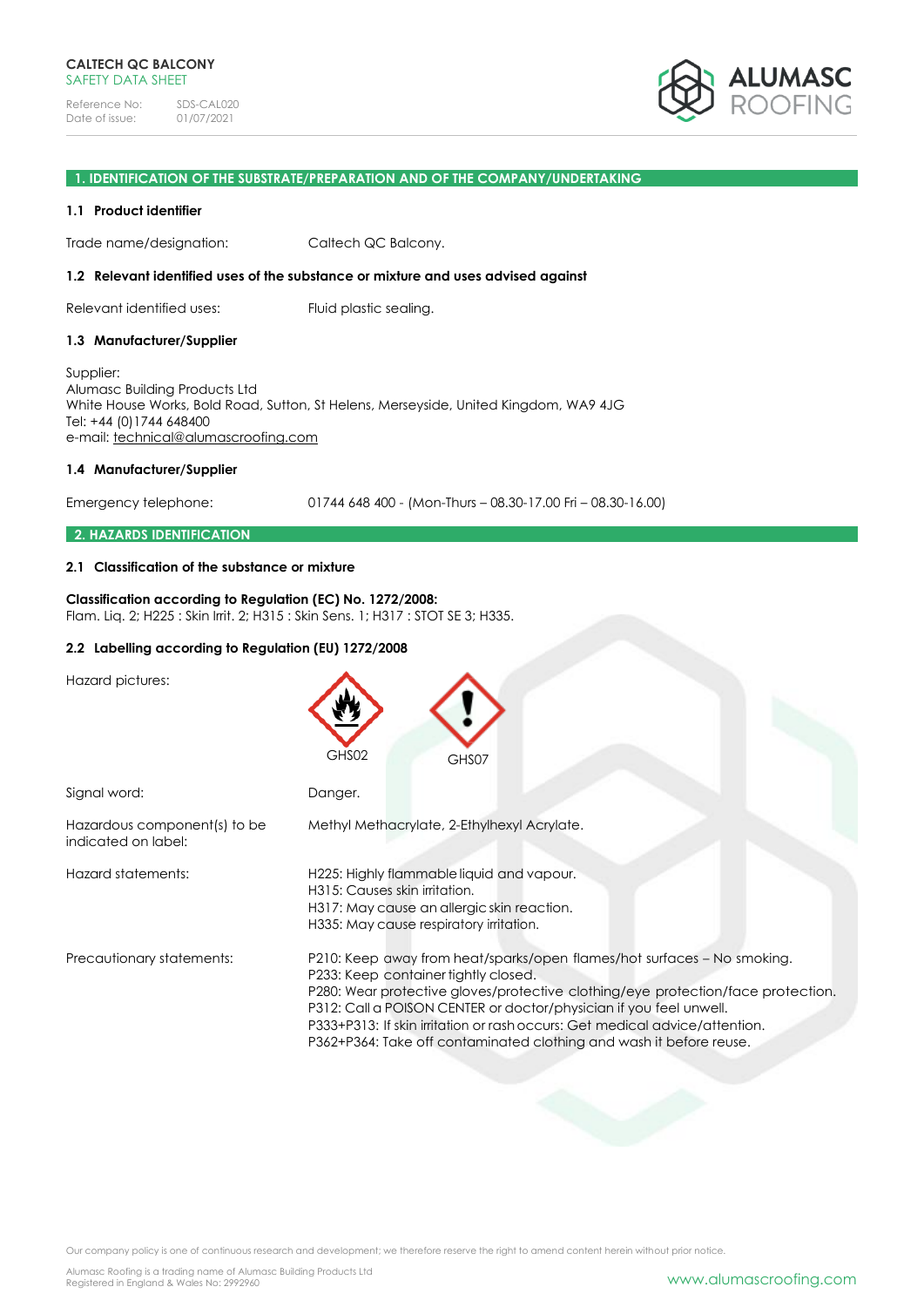

# **3. COMPOSITION AND INFORMATION ABOUT THE COMPONENTS**

## **3.1 Substances**

Polymethylmethacrylate (PMMA) resin.

### **3.2 Mixture**

#### **Chemical characterization:**

Mixture with reactive acrylates.

#### **Hazardous ingredients:**

| Ingredient                               |                                                                                                         | Classification (EC) 1272/2008                                                             | <b>Concentration</b>         |
|------------------------------------------|---------------------------------------------------------------------------------------------------------|-------------------------------------------------------------------------------------------|------------------------------|
| Methyl Methacrylate                      | CAS No: 80-62-6<br>EC-No: 201-297-1<br>Index-No:<br>607-035-00-6<br>REACH No:<br>01-2119452498-28-XXXX  | Flam. Lig. 2; H225 STOT SE 3; H335 Skin Irrit.<br>2; H315 Skin Sens. 1; H317              | 15.0 - 20.0 % by<br>weight   |
| 2-Ethylhexyl Acrylate                    | CAS No: 103-11-7<br>EC-No: 203-080-7<br>Index-No:<br>607-107-00-7<br>REACH No:<br>01-2119453158-37-XXXX | Skin Irrit, 2; H315 Skin Sens, 1; H317 STOT SE<br><b>B</b> ; H335 Aquatic Chronic 3; H412 | $10.0 - 15.0 %$ by<br>weight |
| Aliphatic Urethanacrylate                |                                                                                                         | Skin Irrit. 2; H315 Eye Irrit. 2; H319                                                    | $5.0 - 10.0 %$ by            |
| $1,1 - (P -$<br>Tolylimino)Dipropan-2-Ol | CAS No: 38668-48-3<br>EC-No: 254-075-1<br><b>REACH No:</b><br>01-2119980937-17-XXXX                     | Acute Tox. 2; H300 Eye Irrit. 2; H319 Aquatic<br>Chronic 3; H412                          | $0.1 - 1.0\%$ by<br>weight   |

# **4. FIRST AID MEASURES**

# **4.1 Description of first aid measures**

| General advice:          | Move out of dangerous area.<br>Take off all contaminated clothing immediately.<br>Do not leave the victim unattended.<br>Show this safety data sheet to the doctor in attendance. |
|--------------------------|-----------------------------------------------------------------------------------------------------------------------------------------------------------------------------------|
| If inhaled:              | Move to fresh air. If symptoms persist, call a doctor.<br>Show this safety data sheet to the doctor in attendance.                                                                |
| In case of skin contact: | Wash off immediately with soap and plenty of water while removing all contaminated<br>clothes and shoes.<br>If skin irritation occurs, get medical advice/attention.              |
| In case of eye contact:  | In the case of contact with eyes, rinse immediately with plenty of water and seek<br>medical advice.                                                                              |
| If swallowed:            | Rinse mouth. Do NOT induce vomiting.<br>Call a doctor immediately.                                                                                                                |
|                          |                                                                                                                                                                                   |

# **4.2 -**

### **4.3 Indication of any immediate medical attention and special treatment needed**

Treat symptomatically.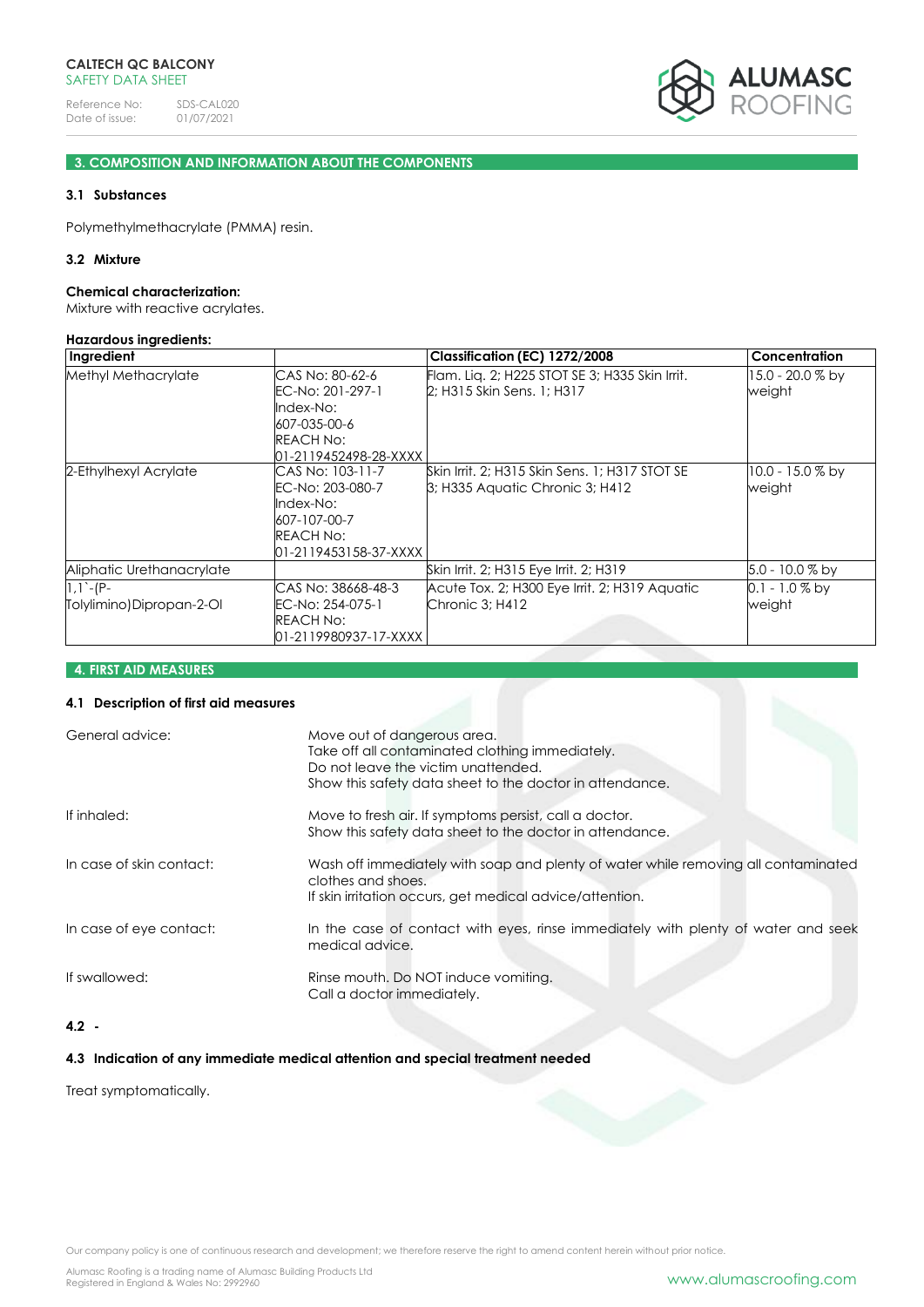# **5. FIRE-FIGHTING MEASURES**

### **5.1 Extinguishing media**

### **Suitable extinguishing media:**

Carbon dioxide (CO2), Foam, Water spray, Dry powder.

### **Unsuitable extinguishing media:**

High volume water jet.

### **5.2 Special hazards arising from the substance or mixture**

Violent polymerization may be caused by extremes of temperatureand direct sunlight. Fire will produce dense black smoke containing hazardous combustion products (see heading 10). Exposure to decomposition products may be a hazard to health.

### **5.3 Advice for fire-fighters**

In the event of fire, wearself-contained breathing apparatus. Fire residues and contaminated fire extinguishing water must be disposed of in accordance with local regulations. Do not allow run-off from fire-fighting to enter drains or water courses.

### **6. ACCIDENTAL RELEASE MEASURES**

### **6.1 Personal precautions, protective equipment and emergency procedures**

Ensure adequate ventilation. Vapours are heavier than air and may spread along floors. Use personal protective equipment.

#### **6.2 Environmental precautions**

Prevent further leakage or spillage if safe to do so. Do not flush into surface water or sanitary sewer system. Avoid sub-soil penetration.

### **6.3 Methods and materials for containment and cleaning up**

Soak up with inert absorbent material (e.g. sand, silica gel, acid binder, universal binder, sawdust). Clean contaminated surface thoroughly. Treat recovered material as described in the section "disposal considerations".

#### **6.4 Reference to other sections**

Disposal considerations also see Section 13.

### **6.5 Additional information**

Treat recovered material as described in the section "disposal considerations".

### **7. HANDLING AND STORAGE**

#### **7.1 Precautions for safe handling**

Processing may lead to evolution of flammable volatiles. In case of insufficient ventilation, wear suitable respiratory equipment. Keep product and empty container away from heat and sources of ignition.

Handle and open container with care. Avoid contact with skin and eyes. Smoking, eating and drinking should be prohibited in the application area. For personal protection see Section 8. Observe label precautions.

Take precautionary measures against static discharges. Vapours may form explosive mixture with air. Use water spray to cool unopened containers.

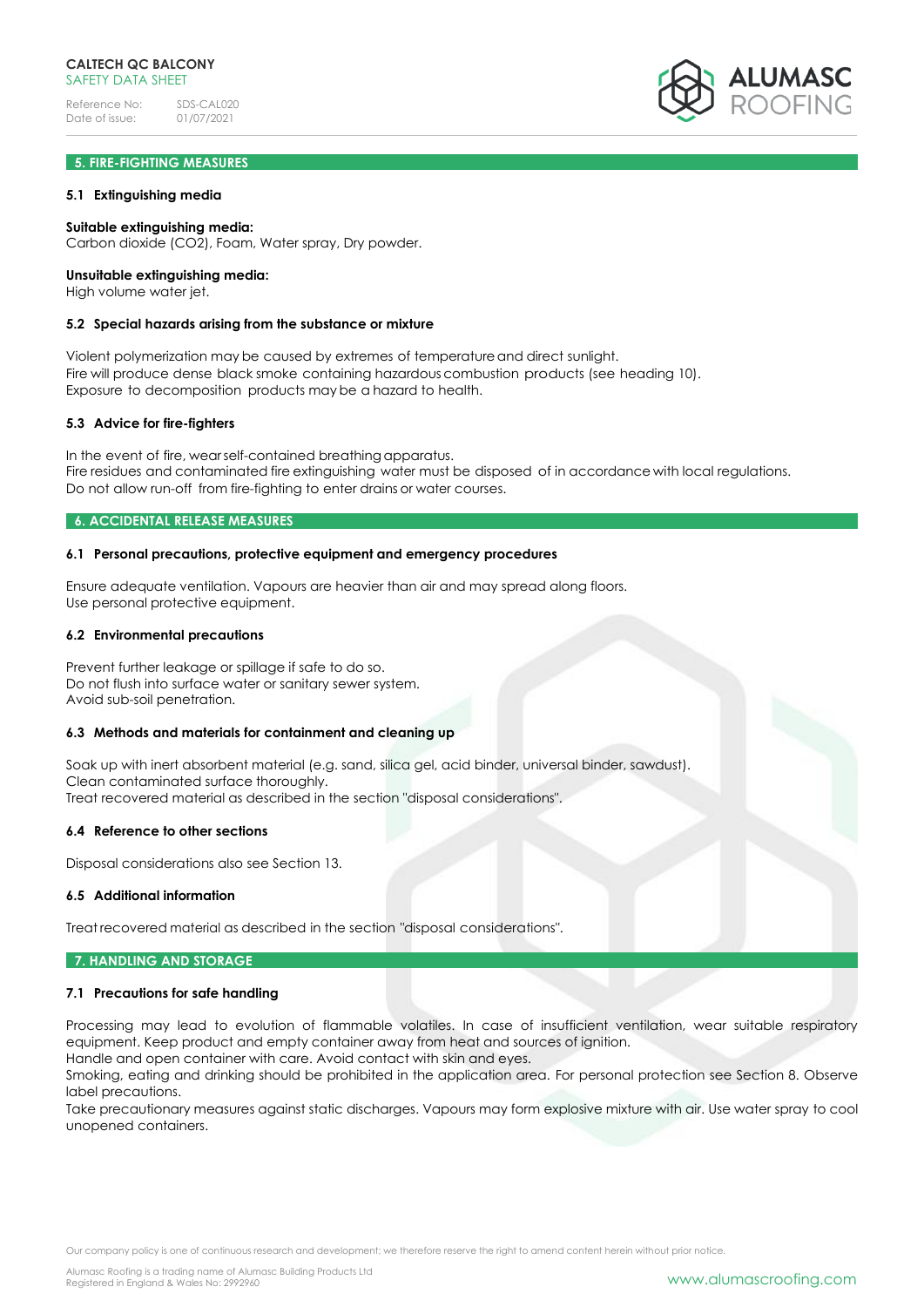

# **7.2 Conditions for safe storage, including any incompatibilities**

Storage must be in accordance with the BetrSichV (Germany). Keep in a cool, well-ventilated place. Keep in properly labelled containers. Containers which are opened must be carefully resealed and kept upright to prevent leakage. \*TRGS 510: 3.

# **8. EXPOSURE CONTROLS/PERSONAL PROTECTION**

#### **8.1 Control parameters**

# **Methyl Methacrylate:**

### **Great Britain:**

| Long-term exposure<br>value/ ppm | Long-term exposure<br>value/ mg/m3 | Short-term exposure<br>value / ppm | Short-term exposure<br>value / mg/m3 | Source |
|----------------------------------|------------------------------------|------------------------------------|--------------------------------------|--------|
| 50                               | 208                                | I UU                               | 416                                  |        |

Source: 19 - EH40/2005 Workplace exposure limits (2011).

#### **Europe:**

| Long-term exposure value/ppm | <b>PLANE</b><br>$/$ ppm<br>Short-term exposure value | date<br>llssuino | Source |
|------------------------------|------------------------------------------------------|------------------|--------|
| 50                           | LU.                                                  | 2009             |        |
| DIDFCATIVF                   |                                                      |                  |        |

Source: 24 - DIRECTIVE 2009/161/EU.

# **DNEL:**

| Value                    | <b>Target group</b> | <b>Exposure route</b> | <b>Exposure frequency</b>   | Source |
|--------------------------|---------------------|-----------------------|-----------------------------|--------|
| $210 \,\mathrm{mg/m^3}$  | Workers             | <b>Inhalation</b>     | Long-term effects local     | 100    |
| $210$ mg/m <sup>3</sup>  | <b>Workers</b>      | <b>Inhalation</b>     | Long-term effects systemic  | 100    |
| $1.5 \,\mathrm{mg/cm^2}$ | <b>Workers</b>      | Skin                  | Long-term effects local     | 100    |
| 13,67 mg/kg              | <b>Workers</b>      | Skin                  | Long-term effects systemic  | 100    |
| $105 \text{ mg/m}^3$     | Consumers           | <b>Inhalation</b>     | Long-term effects local     | 100    |
| 74,3 mg/m <sup>3</sup>   | Consumers           | <b>Inhalation</b>     | Long-term effects, systemic | 100    |
| $1.5 \,\mathrm{mg/cm^2}$ | Consumers           | Skin                  | Long-term effects local     | 100    |
| 8,2 mg/kg                | Consumers           | Skin                  | Long-term effects systemic  | 100    |
| $1.5 \,\mathrm{mg/cm^2}$ | Consumers           | <b>Skin</b>           | Short-term effects local    | 100    |

Source: 100 – Firmendaten.

### **PNEC:**

| Value                        | <b>Exposure route</b> | Source |
|------------------------------|-----------------------|--------|
| 0,94 mg/l                    | Freshwater            | 100    |
| 0,094 mg/l                   | Marine water          | 100    |
| 5,74 mg/kg                   | Sediment              | 100    |
| 1,47 mg/kg                   | Soil                  | 100    |
| $S_0$ uroo $100$ Eirmondaton |                       |        |

Source: 100 – Firmendaten.

### **2-Ethylhexyl Acrylate:**

#### **DNEL:**

| <b>Value</b>               | Target group | <b>Exposure route</b> | <b>Exposure frequency</b> | Source |
|----------------------------|--------------|-----------------------|---------------------------|--------|
| $37.5 \,\mathrm{mg/m^3}$   | Workers      | <b>Inhalation</b>     | Long-term effects local   | 100    |
| $0,242$ mg/cm <sup>2</sup> | Workers      | Skin                  | Long-term effects local   | 100    |
| $0,242 \,\mathrm{mg/cm^2}$ | Workers      | Skin                  | Short-term effects local  | 100    |
| 4,5 mg/m <sup>3</sup>      | Consumers    | <b>Inhalation</b>     | Long-term effects local   | 100    |

Source: 100 – Firmendaten.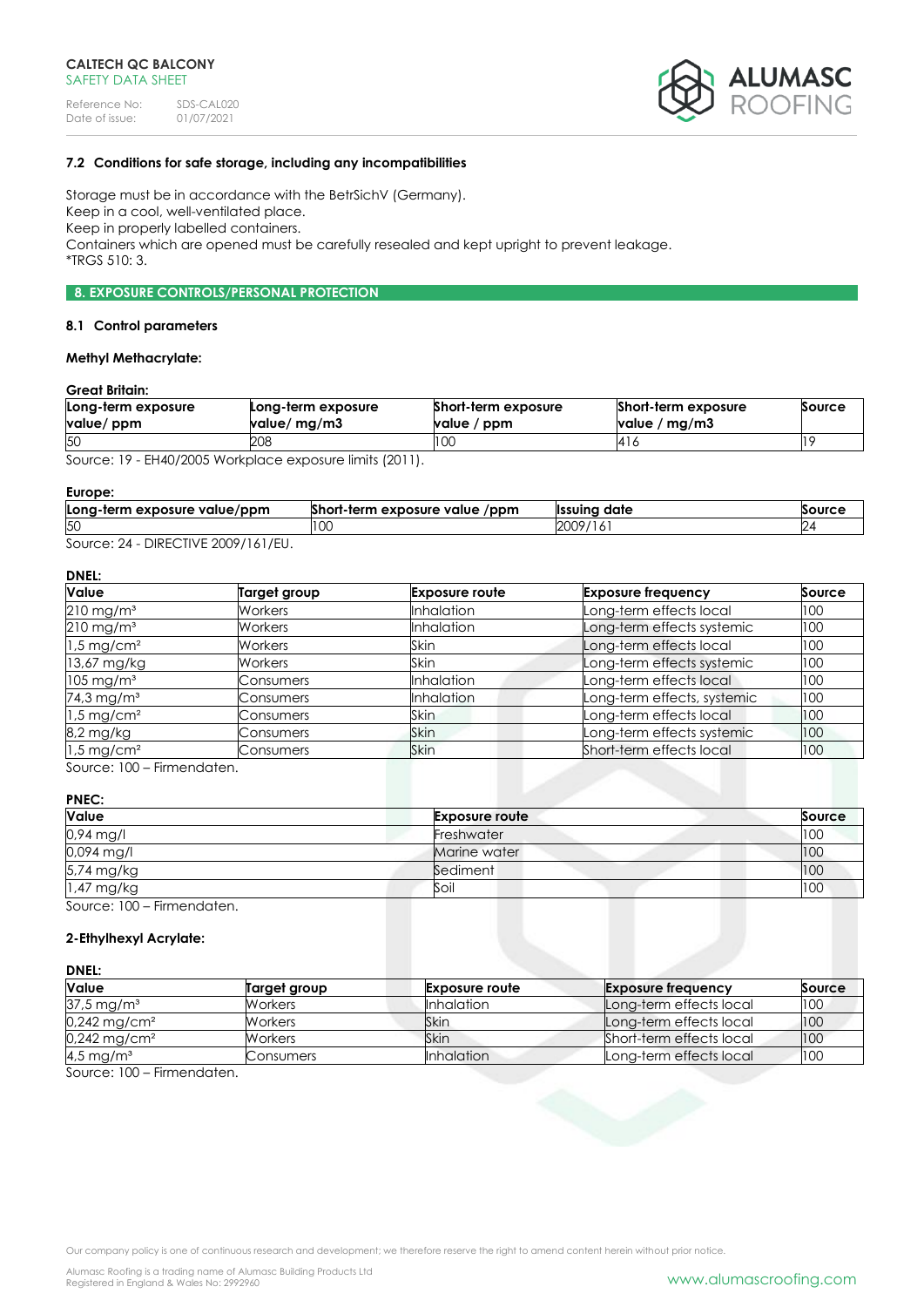# **CALTECH QC BALCONY** SAFETY DATA SHEET

Reference No: SDS-CAL020<br>Date of issue: 01/07/2021 Date of issue: 01/07/2021



| <b>PNEC:</b>         |                            |               |
|----------------------|----------------------------|---------------|
| Value                | <b>Exposure route</b>      | <b>Source</b> |
| 0,002752 mg/l        | Fresh water                | 100           |
| 0,000272 mg/l        | Seawater                   | 100           |
| $2,3$ mg/l           | Wastewater treatment plant | 100           |
| 0,126 mg/kg          | Sediment water             | 100           |
| 0,126 mg/kg          | Sediment seawater          | 100           |
| $1,0$ mg/kg          | Soil                       | 100           |
| 0,0023 mg/kg         | Intermittent release       | 100           |
| $\sim$ 100 $\sim$ 11 |                            |               |

Source: 100 – Firmendaten.

# **1,1`-(P-Tolylimino)Dipropan-2-Ol:**

# **DNEL:**

| <b>Value</b>                           | Target group   | <b>Exposure route</b> | <b>Exposure frequency</b> | Source |
|----------------------------------------|----------------|-----------------------|---------------------------|--------|
| $2 \,\mathrm{mg/m^3}$                  | <b>Workers</b> | Inhalation            | Long-term effects         | 100    |
| $0.6$ mg/kg                            | Workers        | Skin                  | Long-term effects         | 100    |
| $S_0$ uroo $\cdot$ 100<br>Eirmandation |                |                       |                           |        |

Source: 100 – Firmendaten.

#### **PNEC:**

| Value        | <b>Exposure route</b> | Source |
|--------------|-----------------------|--------|
| 199,5        | Wastewater treatment  | 100    |
| 0,0072 mg/kg | Marine water          | 100    |
| 0,017 mg/l   | Freshwater            | 100    |

Source: 100 – Firmendaten.

# **8.2 Exposure controls**

| Respiratory protection:                                                                 | In interiors and during exceeding of the air limit values carrying of<br>protective masks is absolutely necessary.<br>Vapour during processing may be irritating to the respiratory tract and to<br>the eyes. When workers are facing concentrations above the exposure<br>limit they must use appropriate certified respirators.           |
|-----------------------------------------------------------------------------------------|---------------------------------------------------------------------------------------------------------------------------------------------------------------------------------------------------------------------------------------------------------------------------------------------------------------------------------------------|
| Remarks:                                                                                | Recommended Filter type: A1, A2 (in case of higher concentration).<br>Use the indicated respiratory protection if the occupational exposure limit<br>is exceeded and/or in case of product release (dust).                                                                                                                                  |
| Hand protection:                                                                        | Protective gloves complying with EN 374. Please observe the instructions<br>regarding permeability and breakthrough time which are provided by<br>the supplier of the gloves. Also take into consideration the specific local<br>conditions under which the product is used, such as the danger of cuts,<br>abrasion, and the contact time. |
| Suitable material:<br>Unsuitable material:<br>Material thickness:<br>Breakthrough time: | Nitriles.<br>Woven fabric, leather gloves.<br>$0.38$ mm.<br>$<$ 25 mins.                                                                                                                                                                                                                                                                    |
| Eye protection:                                                                         | Tightly fitting safety goggles.                                                                                                                                                                                                                                                                                                             |
| Skin and body protection:                                                               | Wear suitable protective equipment. Long sleeved clothing.                                                                                                                                                                                                                                                                                  |
| General protective and hygiene measures:                                                | Handle in accordance with good industrial hygiene and safety practice.<br>Keep away from food, drink and animal feeding stuffs. Wash hands before<br>breaks and at the end of workday. Use protective skin cream before<br>handling the product. Avoid contact with the skin and the eyes.                                                  |
| Engineering measures:                                                                   | Ensure adequate ventilation, especially in confined areas. When workers<br>are facing concentrations above the exposure limit they must use<br>appropriate certified respirators.                                                                                                                                                           |

Our company policy is one of continuous research and development; we therefore reserve the right to amend content herein without prior notice.

Alumasc Roofing is a trading name of Alumasc Building Products Ltd<br>Registered in England & Wales No: 2992960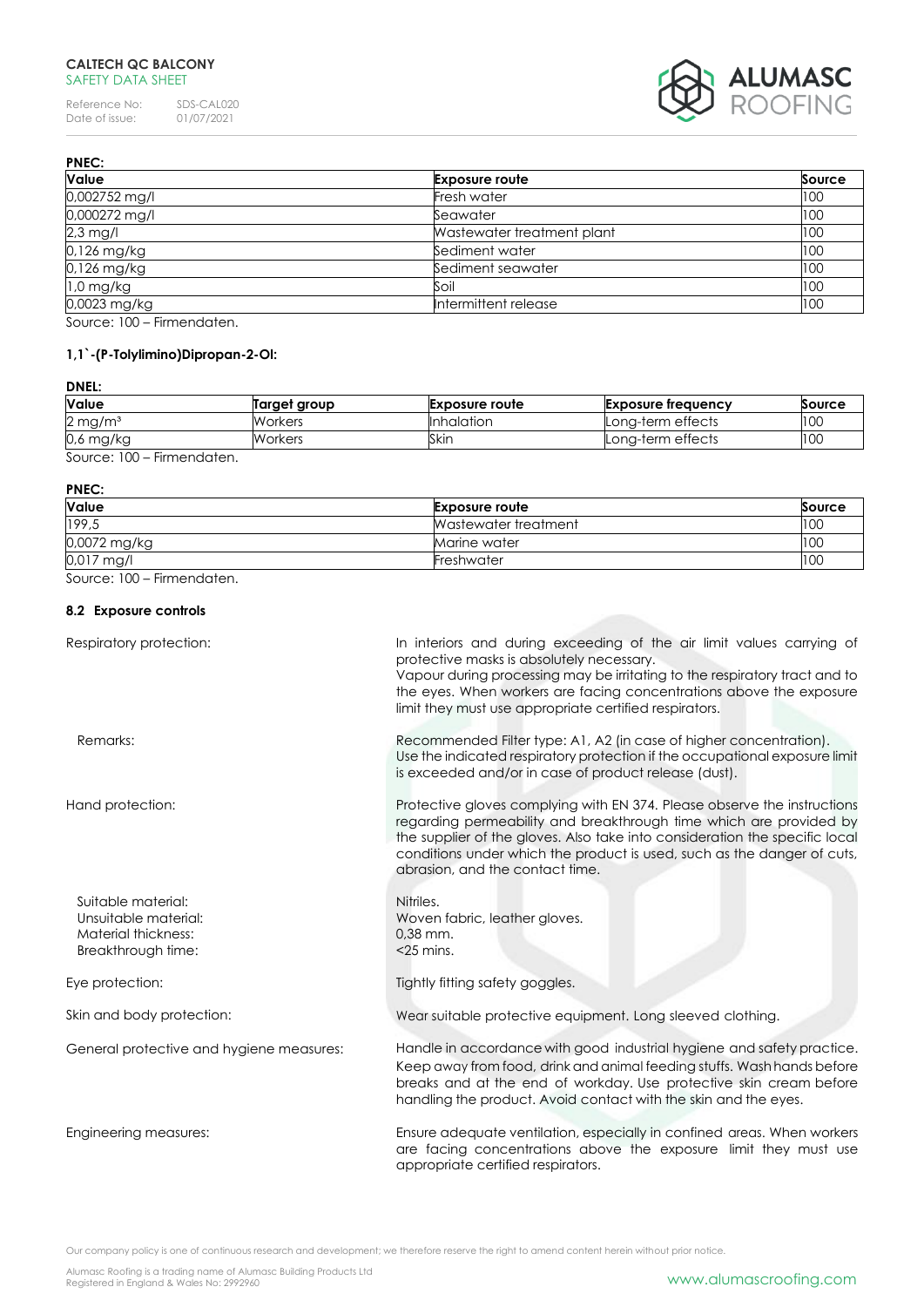

# **9. PHYSICAL AND CHEMICAL PROPERTIES**

#### **9.1 Information on basic physical and chemical properties**

Physical state: Liquid. Form: Liquid. Colour: Liquid. Colour: Liquid. Colour: Liquid. Liquid. Liquid. Liquid. Liquid. Liquid. Liquid. Liquid. Liquid. Liquid. Liquid. Liquid. Liquid. Liquid. Liquid. Liquid. Liquid. Liquid. Liquid. Liquid. Liquid. Different colour tone. Odour: Colour: Smell of Methylmethacrylate. pH: Remarks: Neutral. \*Boiling point [  $>100^{\circ}$ C. \*Flash point [  $10^{\circ}$ C. Evaporation rate [kg /(s\*m<sup>2</sup>)]: Not determined. Vapour density:  $V$ apour density:  $V$ Density  $[g/cm^3]$ : Approx.  $1,29 - 1,34$  g/cm<sup>3</sup>. Water solubility [g/l]: Remarks: Insoluble. Partition coefficient n-octanol/water (log P O/W): Not determined.<br>Viscosity, dynamic [ka/(m\*s)]: Approx, 15 - 20 dPa\*s. Viscosity, dynamic [kg/(m\*s)]: Temperature: 20°C. Measuring method: Haake-Viscotester. Explosive properties: Not relevant. Oxidising properties: Not relevant.

### **9.2 Other information**

Ignition temperature [°C]: 280°C.

### **10. STABILITY AND REACTIVITY**

**10.1 -**

**10.2-**

### **10.3 Possibility of hazardous reactions**

The product is normally supplied in a stabilized form. If the permissible storage period and/or storage temperature is noticeably exceeded, the product may polymerize with heat evolution. Risk of receptacle bursting.

### **10.4 Conditions to avoid**

Extremes of temperature and direct sunlight.

### **10.5 Materials to avoid**

Reacts violently with peroxides. Reducing agents, Strong bases, Amines, Oxidizing agents.

### **11. TOXICOLOGICAL INFORMATION**

### **11.1 Information on toxicological effects**

#### **Hazardous ingredients:**

#### **Methyl Methacrylate:**

| Oral<br>[mg/kg]<br>' foxicitv | criterion<br>Test | <b>Test species</b> | method<br>Measurina                      | Source |
|-------------------------------|-------------------|---------------------|------------------------------------------|--------|
| >5000                         | חגח<br>-20        | Ra                  | $40^{\circ}$<br>lest<br>Guideline<br>いいし | 100    |
| $-$<br>$\sim$<br>$\sim$       |                   |                     |                                          |        |

Source: 100 – Firmendaten.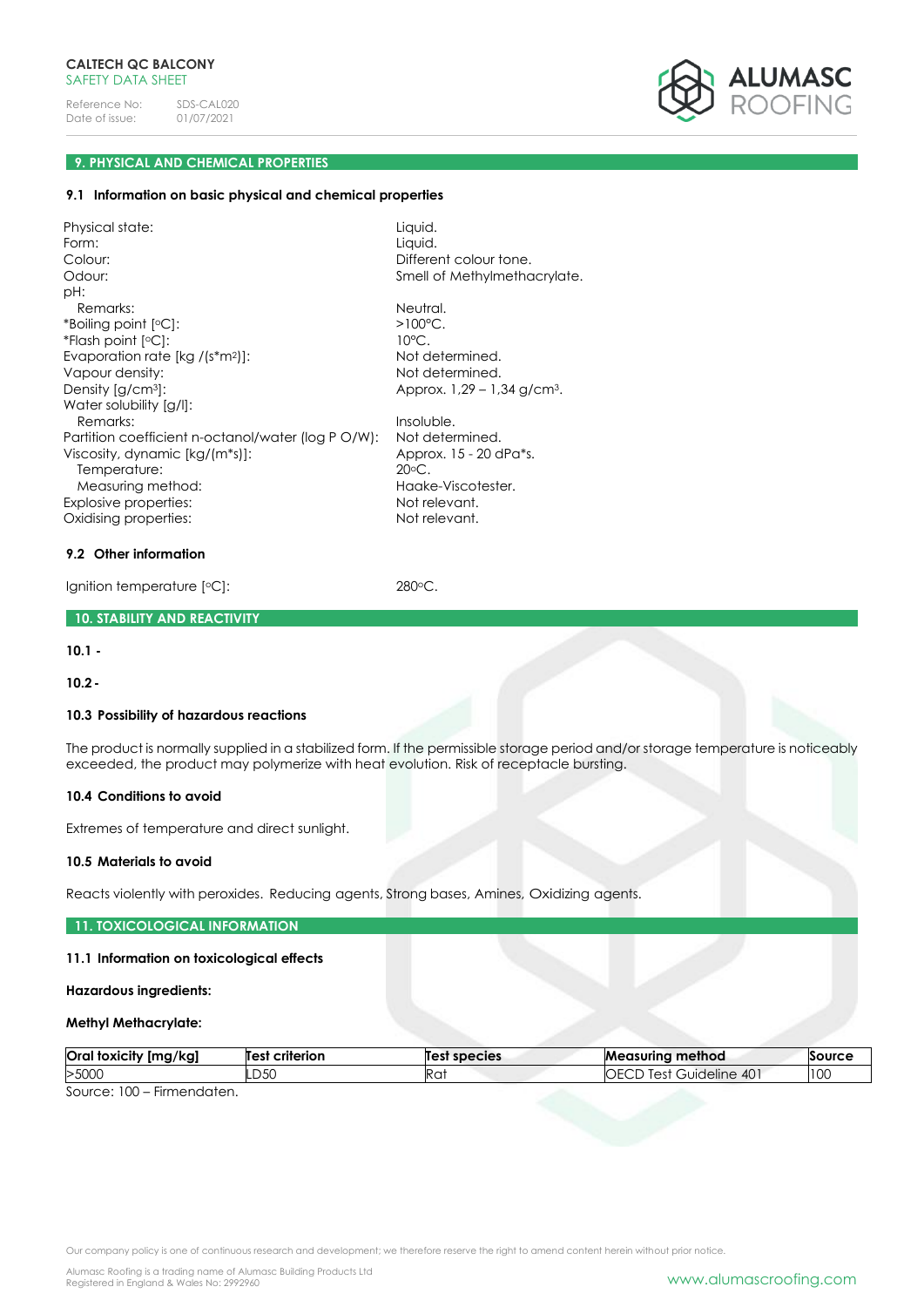### **CALTECH QC BALCONY** SAFETY DATA SHEET

Reference No: SDS-CAL020<br>Date of issue: 01/07/2021 Date of issue:



| Dermal toxicity [mg/kg] | Test criterion | Test species | Source |
|-------------------------|----------------|--------------|--------|
| >5000                   | .D5C           | Rabbit       | 100    |

| LC50 Inhalation 4h for vapours [mg/l] | <b>Test criterion</b> | Test species | <b>Source</b> |
|---------------------------------------|-----------------------|--------------|---------------|
| 29,8 mg/                              | LC 50                 | NU           | 100           |
| Source: 100 - Firmendaten.            |                       |              |               |

| Irritant effect on skin: | Irritating.                |
|--------------------------|----------------------------|
| Test species:            | Rabbit.                    |
| Irritant effect on eyes: | Irritant.                  |
| Test species:            | Rabbit.                    |
| Sensitization:           | Skin sensitization.        |
| Test species:            | Mouse.                     |
| Carcinogenic effects:    | Not a carcinogen.          |
| Test species:            | Rat, mouse.                |
| Mutagenicity:            | Not mutagenic.             |
| Reproduction toxicity:   | Not toxic to reproduction. |
|                          |                            |

| Specific target organ toxicity (single exposure) [mg/kg]<br>Source |     |
|--------------------------------------------------------------------|-----|
| Causes respiratory tract irritation.                               | 10C |
| Source: 100 – Firmendaten.                                         |     |

| Specific target organ toxicity (repeated exposure) [mg/kg] | Source |
|------------------------------------------------------------|--------|
| No known effect.                                           | 100    |

# Source: 100 – Firmendaten.

### **2-Ethylhexyl Acrylate:**

| Oral toxicity [mg/kg]      | <b>Test criterion</b> | <b>Test species</b> | Source |
|----------------------------|-----------------------|---------------------|--------|
| 4435 mg/kg                 | LD50                  | Rai                 | 100    |
| Source: 100 – Firmendaten. |                       |                     |        |

| Dermal toxicity [mg/kg]    | Test criterion | Test species | Source |
|----------------------------|----------------|--------------|--------|
| 7522 mg/kg                 | .D50           | Rabbit       | 100    |
| Source: 100 – Firmendaten. |                |              |        |

| Inhalative toxicity [mg/l]               | Test species | <b>Exposure duration</b> | Source |
|------------------------------------------|--------------|--------------------------|--------|
| $1,19$ mg,                               | . ~ د<br>ĸu. | hours                    | 100    |
| $S_{\Omega U}$ rca: $100 - Eirmandation$ |              |                          |        |

|  | Source: 100 – Firmendaten. |
|--|----------------------------|
|  |                            |

| Irritant effect on skin: | Skin irritation.         |
|--------------------------|--------------------------|
| Test species:            | Rabbit.                  |
| Exposure duration:       | 4 h.                     |
| Irritant effect on eyes: | Slightly irritating.     |
| Measuring method:        | OECD Test Guideline 405. |
| Test species:            | Rabbit.                  |
| Sensitization:           | Skin sensitization.      |
| Carcinogenic effects:    | No known effect.         |
| Mutagenicity:            | No known effect.         |
| Reproduction toxicity:   | No known effect.         |

| Specific target organ toxicity (single exposure) [mg/kg] | Source |
|----------------------------------------------------------|--------|
| Causes respiratory tract irritation                      |        |
| Source: 100 – Firmendaten.                               |        |

| Specific target organ toxicity (repeated exposure) [mg/kg] | Source |
|------------------------------------------------------------|--------|
| No known effect                                            |        |
| $S_0, \ldots, S_1, \ldots, S_1, \ldots, S_n$               |        |

Source: 100 – Firmendaten.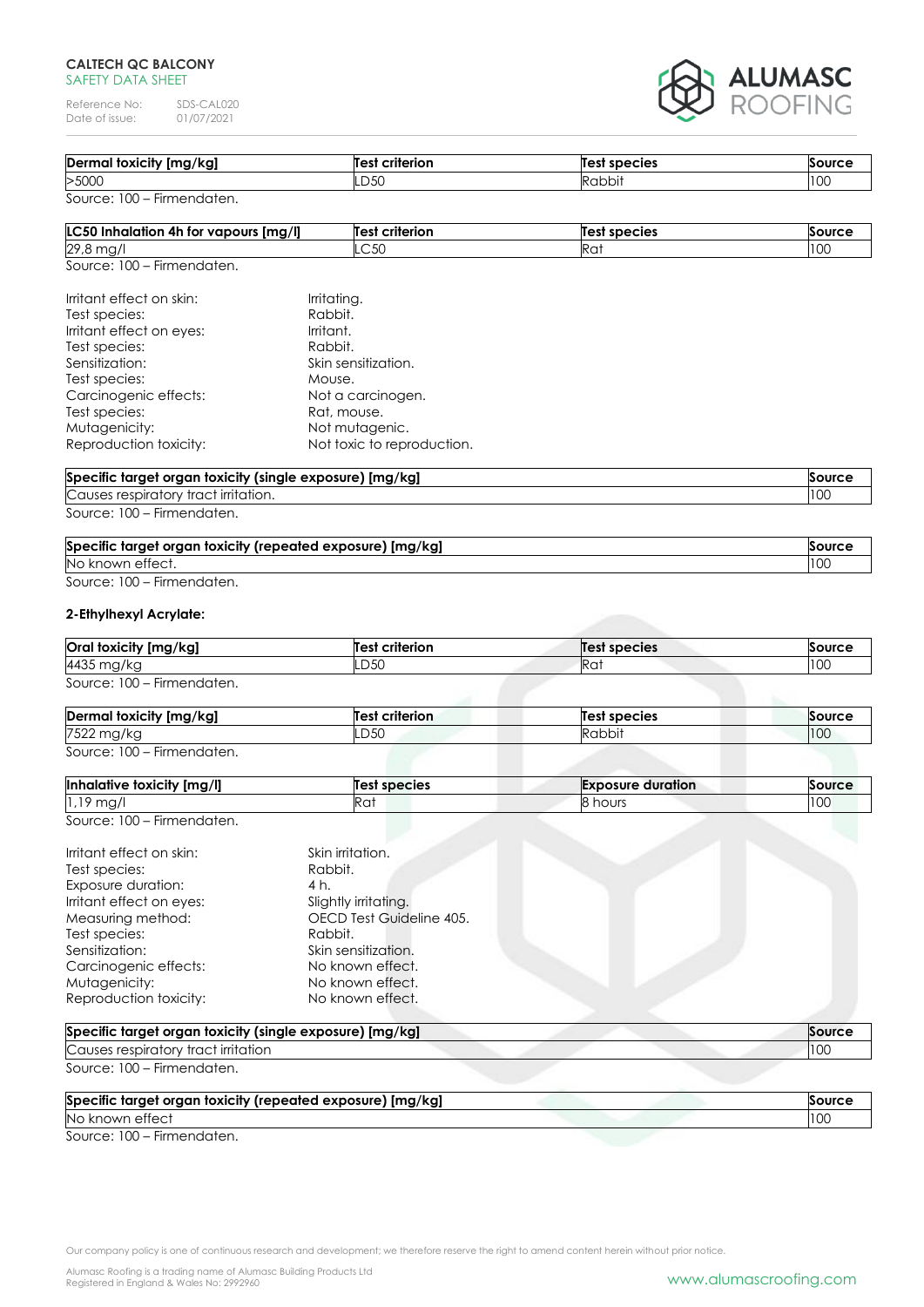

# **1,1`-(P-Tolylimino)Dipropan-2-Ol:**

| Oral toxicity [mg/kg]      | Test criterion | <b>Test species</b> | Source |
|----------------------------|----------------|---------------------|--------|
| 45 mg/kg                   | LD50           | Rai                 | 100    |
| Source: 100 – Firmendaten. |                |                     |        |

| <br>Dermal<br>! foxicity [mg/kg] | $\ddot{\phantom{0}}$<br>--------<br>m | Те<br>species   | $\sim$               |
|----------------------------------|---------------------------------------|-----------------|----------------------|
| 2001<br>ື<br>$\sim$              | $\sim$ $\sim$<br>-DJU                 | Ra <sup>.</sup> | $\sim$ $\sim$<br>ט ו |

Source: 100 – Firmendaten.

Irritant effect on skin: No skin irritation.<br>
Irritant effect on eyes: Irritant. Irritant effect on eyes: Sensitization: No sensitization responses were observed. Mutagenicity: Negative.

### **11.2Additional information**

Symptoms of overexposure may be headache, dizziness, tiredness, nausea and vomiting. Irritating to eyes, respiratory system and skin. Irritating to mucous membranes.

# **12. ECOLOGICAL INFORMATION**

### **12.1Ecological information**

**Toxicity:**

### **Hazardous ingredients:**

# **Methyl Methacrylate:**

| OECD Test Guideline 203 96 h<br>100<br>$191$ mg/l<br>.C50<br>Oncorhynchus mykiss | Toxicity to fish [mg/l] | Test criterion | Test species    | <b>Measuring method</b> | <b>Exposure duration</b> | Source |
|----------------------------------------------------------------------------------|-------------------------|----------------|-----------------|-------------------------|--------------------------|--------|
|                                                                                  |                         |                | (rainbow trout) |                         |                          |        |

Source: 100 – Firmendaten.

| Toxicity to daphnia [mg/l] | <b>Test criterion</b> | Test species                  | <b>Exposure duration</b> | <b>Measuring method</b>           | Source |
|----------------------------|-----------------------|-------------------------------|--------------------------|-----------------------------------|--------|
| 69 mg/l                    | EC 50                 | Daphnia magna<br>(water flea) | 48 h                     | <b>OECD</b> Test<br>Guideline 202 | 100    |
|                            |                       |                               |                          |                                   |        |

Source: 100 – Firmendaten.

| Toxicity to algae [mg/l] | <b>Test criterion</b> | <b>Test species</b>                           | <b>Exposure duration</b> | <b>Measuring method</b>           | Source |
|--------------------------|-----------------------|-----------------------------------------------|--------------------------|-----------------------------------|--------|
| $>110$ mg/l              | EC <sub>50</sub>      | Selenastrum<br>capricornutum<br>(green algae) | 72 h                     | <b>OECD</b> Test<br>Guideline 201 | 100    |

Source: 100 – Firmendaten.

| NOEC (fish) [mg/l]         | Test species                   | Measuring method               | Source |  |
|----------------------------|--------------------------------|--------------------------------|--------|--|
| 9.4                        | Brachydanio rerio (zebra fish) | <b>OECD Test Guideline 210</b> | 100    |  |
| Source: 100 – Firmendaten. |                                |                                |        |  |

| NOEC (daphnia) [mg/l] | Test species               | <b>Measuring method</b> | Source |
|-----------------------|----------------------------|-------------------------|--------|
| 37                    | Daphnia magna (water flea) | OECD Test Guideline 202 | 100    |

Source: 100 – Firmendaten.

| Biodegradability:   | Readily biodegradable.                 |
|---------------------|----------------------------------------|
| Method of analysis: | OECD 301C/ISO 9408/EEC 92/69/V, C.4-F. |
| Bioaccumulation:    | Does not bioaccumulate.                |
| Mobility:           | Terrestrial compartment not relevant.  |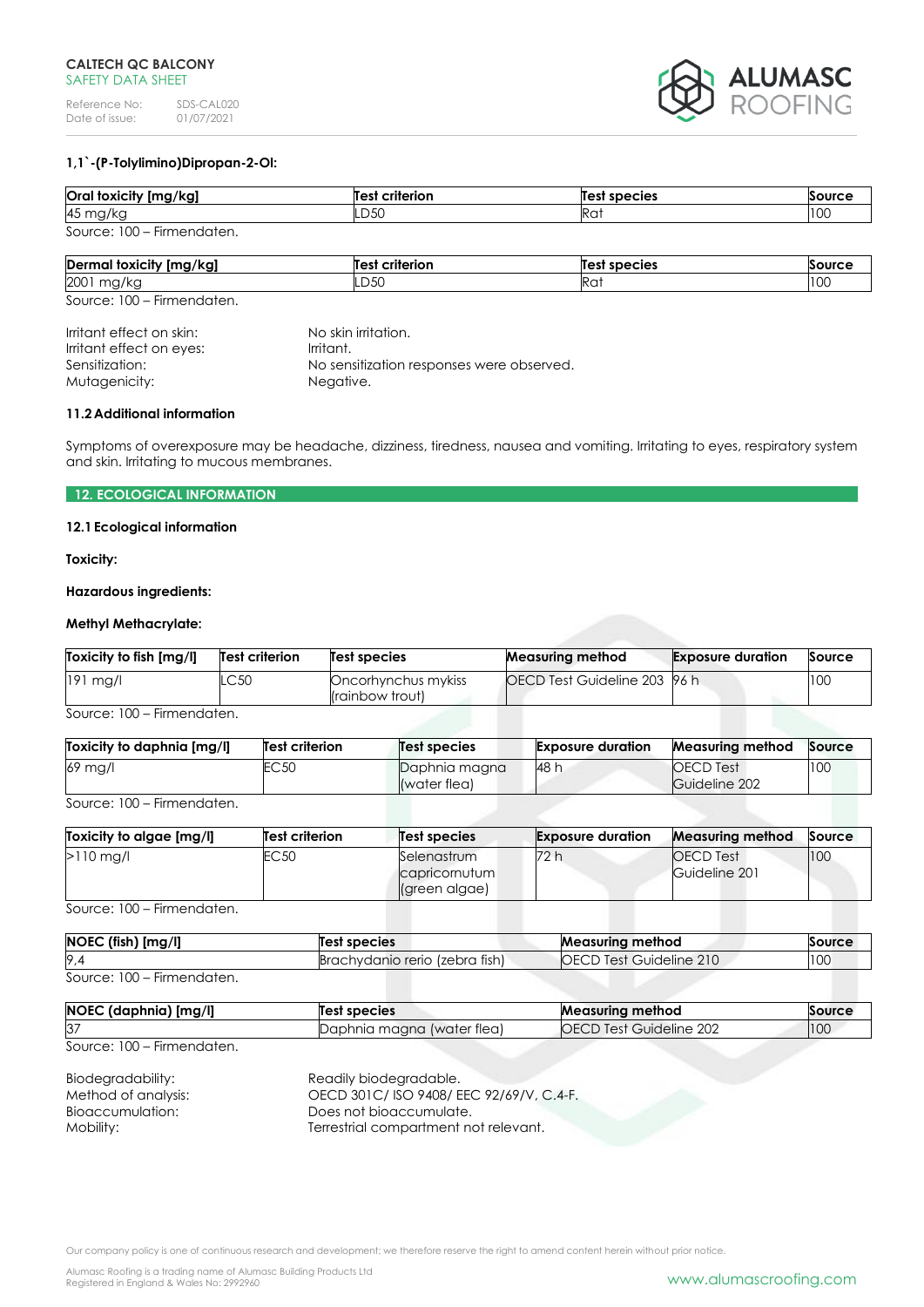### **CALTECH QC BALCONY** SAFFTY DATA SHFFT

Reference No: SDS-CAL020<br>Date of issue: 01/07/2021 Date of issue:



# **2-Ethylhexyl Acrylate:**

| Toxicity to fish [mg/l] | Test criterion | Test species                              | <b>Measuring method</b>           | <b>Exposure duration</b> | Source |
|-------------------------|----------------|-------------------------------------------|-----------------------------------|--------------------------|--------|
| 1,81                    | C50            | Oncorhynchus<br>mykiss<br>(rainbow trout) | <b>OECD</b> Test<br>Guideline 203 | 96 h                     | 100    |

Source: 100 – Firmendaten.

| Toxicity to daphnia [mg/l] | <b>Test criterion</b> | Test species  | <b>Exposure duration</b> | <b>Measuring method</b> | Source |
|----------------------------|-----------------------|---------------|--------------------------|-------------------------|--------|
| $\vert 1,3 \rangle$        | EC 50                 | Daphnia magna | 48 h                     | <b>OECD</b> Test        | 100    |
|                            |                       | (water flea)  |                          | Guideline 202           |        |

Source: 100 – Firmendaten.

| Toxicity to algae [mg/l] | <b>Test criterion</b> | Test species               | <b>Exposure duration</b> | <b>Measuring method</b>           | Source |
|--------------------------|-----------------------|----------------------------|--------------------------|-----------------------------------|--------|
| $1.7^{\circ}$            | EC 50                 | Desmodesmus<br>subspicatus | 72 h                     | <b>OECD Test</b><br>Guideline 201 | 100    |

Source: 100 – Firmendaten.

| NOEC (algae) [mg/l]        | Test species              | <b>Measuring method</b>        | Source |
|----------------------------|---------------------------|--------------------------------|--------|
| 0,45                       | Desmodesmus subspicatus : | <b>OECD Test Guideline 201</b> | 100    |
| Source: 100 – Firmendaten. |                           |                                |        |

| Biodegradability:   | Readily biodegradable.                |
|---------------------|---------------------------------------|
| Ready degradability |                                       |
| Bioaccumulation:    | Bioaccumulation slight, log Pow 4,64. |

### **1,1`-(P-Tolylimino)Dipropan-2-Ol:**

| Toxicity to fish [mg/l] | <b>Test criterion</b> | <b>Test species</b>               | <b>Exposure duration</b> | Source |
|-------------------------|-----------------------|-----------------------------------|--------------------------|--------|
| 17                      | $\cap$ 50<br>∟ບບບ     | Brachydanio rerio<br>(zebra fish) | 96 h                     | 100    |

Source: 100 – Firmendaten.

| Toxicity to daphnia [mg/l] | Test criterion | Test species                  | <b>Exposure duration</b> | Source |
|----------------------------|----------------|-------------------------------|--------------------------|--------|
| 28,8                       | EC50           | Daphnia magna<br>(water flea) | 18 h                     | 100    |

Source: 100 – Firmendaten.

| Toxicity to algae [mg/l] | <b>Test criterion</b> | Test species               | <b>Exposure duration</b> | Source |
|--------------------------|-----------------------|----------------------------|--------------------------|--------|
| 245                      | 2050<br>∟∪∪∪          | Desmodesmus<br>subspicatus | $\sim$<br>IZ.            | 100    |

Source: 100 – Firmendaten.

Biodegradability: Poorly biodegradable.<br>
Bioaccumulation: No data available. Bioaccumulation:

**12.2 -**

**12.3 -**

**12.4 -**

### **12.5 Results of PBT and vPvB assessment**

This preparation contains no substance considered to be persistent, bioaccumulating nor toxic (PBT).

### **12.6 Other adverse effects**

No data available.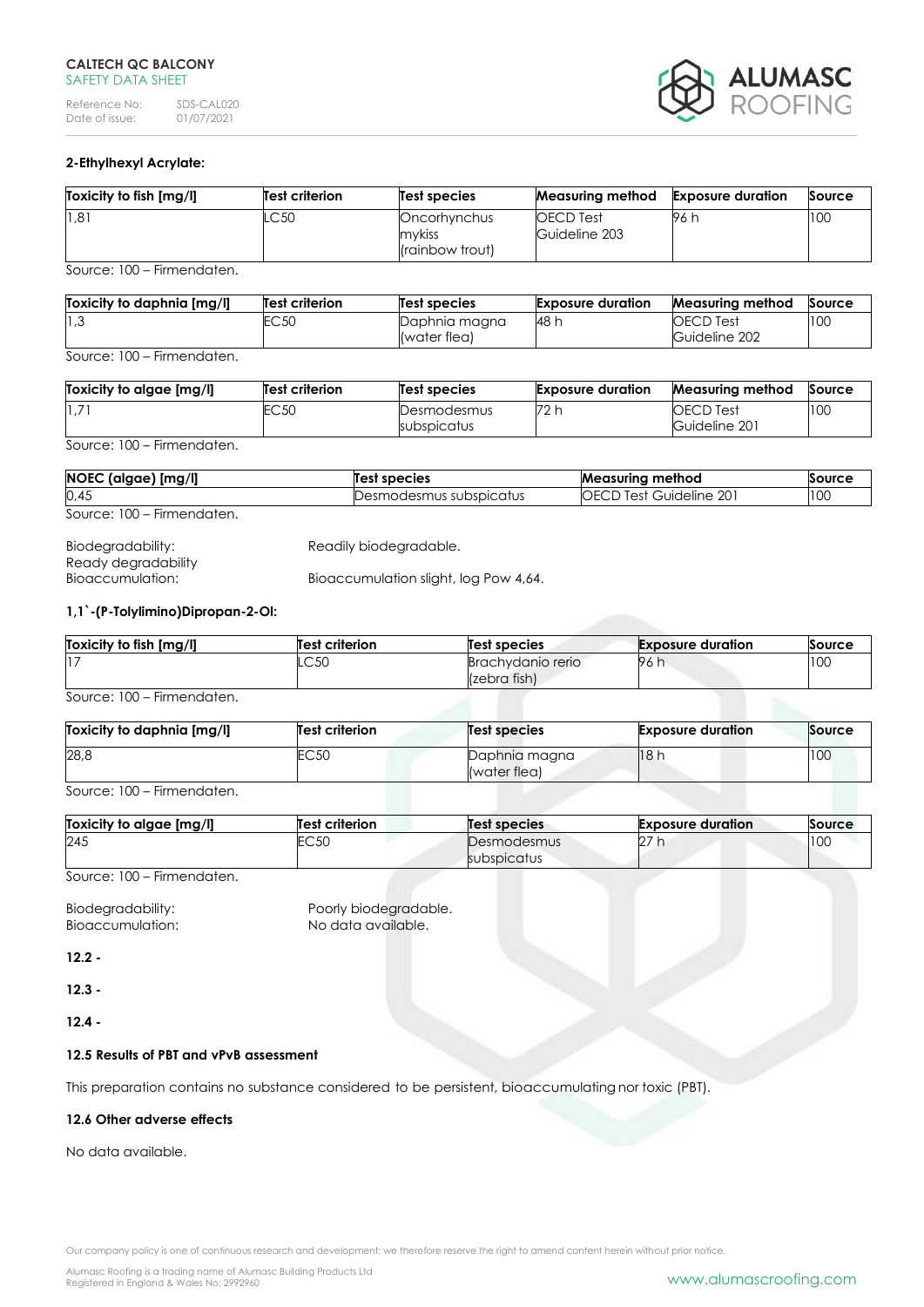

# **13. DISPOSAL CONSIDERATIONS**

# **13.1Waste treatment methods**

| Disposal considerations:   | According to the European Waste Catalogue, Waste Codes are not product specific,<br>but application specific. The following Waste Codes are only suggestions:                                                                                                                                                                                                                                                                                      |
|----------------------------|----------------------------------------------------------------------------------------------------------------------------------------------------------------------------------------------------------------------------------------------------------------------------------------------------------------------------------------------------------------------------------------------------------------------------------------------------|
| Waste Code:                | 08 04 10: waste adhesives and sealants other than those mentioned in 08 04 09.<br>The EWC Nr. only apply for the liquid product.<br>08 01 12: waste paint and varnish other than those mentioned in 08 01 11.<br>The EWC Nr. only apply for the liquid product.<br>17 02 03: plastic.<br>This EWC Nr. only apply for the hardened product.<br>08 04 09* waste adhesives and sealants containing organic solvents or other dangerous<br>substances. |
| Uncleaned empty packaging: |                                                                                                                                                                                                                                                                                                                                                                                                                                                    |

#### **14. TRANSPORT INFORMATION**

|                                 | *Land transport ADR/RID      | *Marine transport IMDG                | *Air transport ICAO/IATA       |
|---------------------------------|------------------------------|---------------------------------------|--------------------------------|
| <b>14.1 UN-No</b>               | 1263                         | 1263                                  | 1263                           |
| 14.2 Description of the goods   | <b>PAINT</b>                 | <b>PAINT</b>                          | <b>PAINT</b>                   |
| 14.3 UN proper shipping name    |                              | <b>PAINT</b>                          | <b>PAINT</b>                   |
| 14.4 Transport hazard class(es) | 3                            | 3                                     | 3                              |
| 14.5 Packaging group            | $\mathsf{III}$               | $\begin{array}{c} \hline \end{array}$ | $\mathbf{III}$                 |
| Labels                          | 3                            | 3                                     | 3 - Flammable Liquid           |
|                                 |                              |                                       |                                |
|                                 |                              |                                       |                                |
| Risk No.                        | 30                           |                                       |                                |
| Category                        | 3                            |                                       |                                |
| Factor                          |                              |                                       |                                |
| <b>Classification code</b>      | F1                           |                                       |                                |
| SP 640                          | 640E                         |                                       |                                |
| Tunnel restriction code         | D/E                          |                                       |                                |
| <b>Remarks</b>                  | (einschließlich Farbe, Lack, | (including paint, lacquer,            | (including paint, lacquer,     |
|                                 | Emaille, Beize, Schellack,   | enamel, stain, shellac                | enamel, stain, shellac,        |
|                                 | Firnis, Politur, flüssiger   | solutions, varnish, polish,           | varnish, polish, liquid filler |
|                                 | Füllstoff und flüssige       | liquid filler and liquid laquer       | and liquid lacquer base)       |
|                                 | Lackgrundlage)               | base)                                 |                                |
| <b>EmS</b>                      |                              | $F-E$ ; $S-E$                         |                                |
| Stowage category                |                              | A                                     |                                |

**14.6 -**

**14.7 Transport in bulk according to Annex II of MARPOL73/78 and the IBC Code**

Not relevant.

**15. REGULATORY INFORMATION**

**15.1Safety, health and environmental regulations/legislation specific for the substance or mixture**

# **Additional regulations:**

Additionally, observe any national regulations!